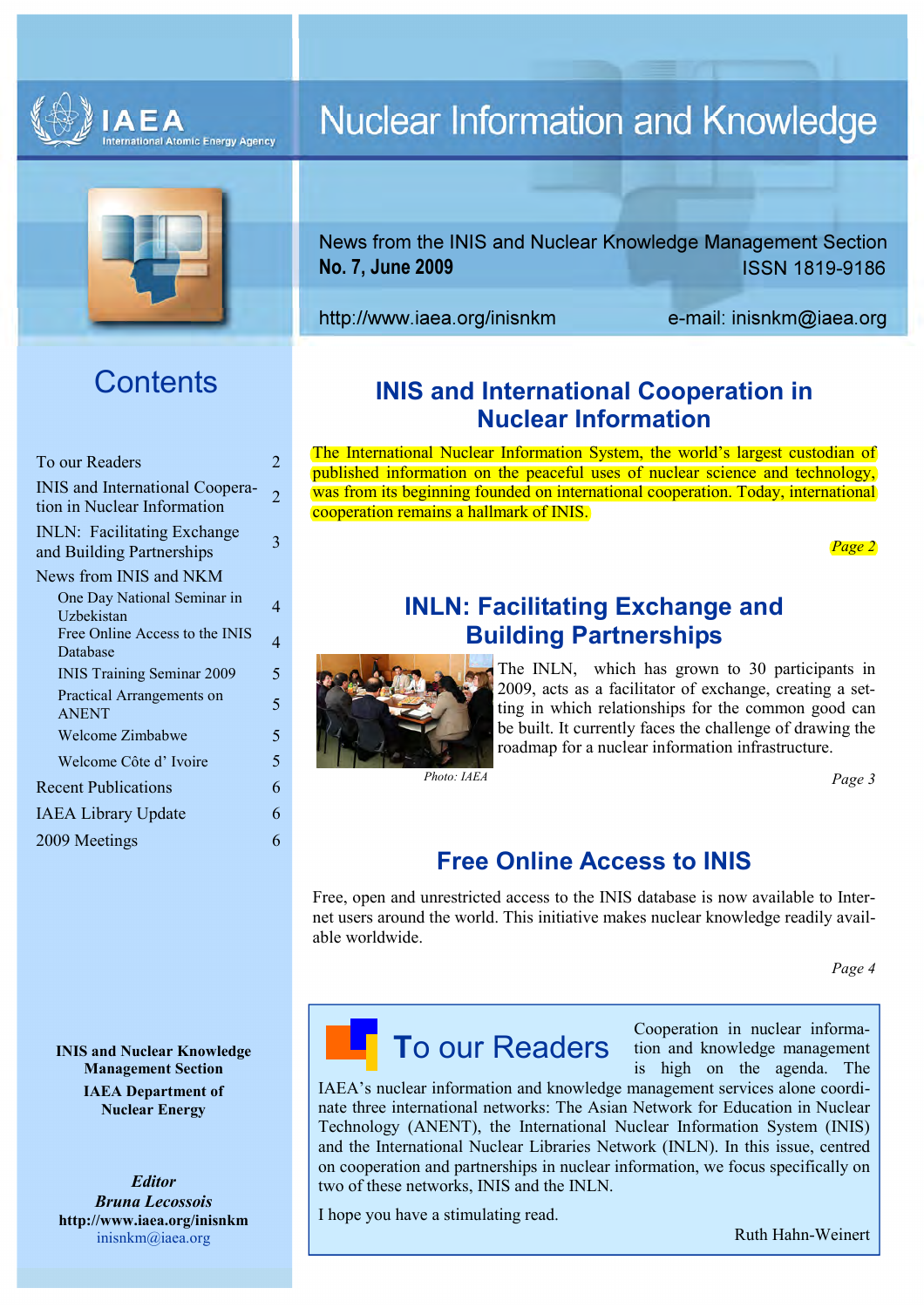# INIS and International Cooperation in Nuclear Information

With over three million bibliographic records and 200 000 full-text documents available online, the International Nuclear Information System (INIS) represents the world's largest custodian of published information on the peaceful uses of nuclear science and technology. Founded from its beginning on international cooperation, INIS remains today committed to this fundamental principle.

From its beginning in 1970, when it was established in response to the IAEA's mandate "to foster the exchange of scientific and technical information on the peaceful uses of atomic energy", international cooperation is one of the hallmarks of INIS. It is operated and managed by the IAEA in collaboration with 121 Member States and 23 international organizations. Thanks to this cooperation, last year 57 000 new records were added to the INIS database by Member States and international organizations. Another 66 000 were added by the INIS Secretariat, bringing to 123 000 the total number of new records made available to the INIS community in 2008. Major Member States contributing to the INIS Database, sorted by number of records submitted, are: the United States of America, Germany, Japan, France, the Russian Federation, Brazil, the Republic of Korea, China, Poland, Ukraine, and India. International organizations like the OECD Nuclear Energy Agency (NEA) and the Joint Institute for Nuclear Research (JINR) in Russia are also major contributors.

# 57 000 new records added to INIS in 2008 by Member States and international organizations

INIS has a special partnership with the Energy Technology Data Exchange (ETDE), operated by the US Department of Energy (OSTI). INIS delivers all of its data to ETDE, generating over 65% of ETDE records.

In addition, INIS successfully cooperates with the International Council for Scientific and Technical Information (ICSTI), based in Paris, as well as with the International Centre for Scientific and Technical Information (ICSTI), which is comprised of 22 Member States and is based in Moscow.

> From its beginning, international cooperation is one of the hallmarks of INIS

As recommended by the 34th Consultative Meeting of the INIS Liaison Officers held in November 2008, and after a successful ten country pilot project, users were given and now enjoy unrestricted, free web access to the database. This major achievement was launched in April 2009 and represents a shift towards universal access to this unique repository of nuclear information. It is expected that free, open access will further enhance the use of INIS based nuclear information and documentation for peaceful purposes and foster nuclear scientists' research efforts around the world.

Free, open access will enhance the use of INIS based nuclear information

To better further this objective, INIS is determined to continue providing to the world a unique set of unconventional literature, also known as unpublished or "grey" literature, in full text.

First results and statistics after introducing free access are encouraging. During the first month of open access, there were over 5 000 unique visitors making 7 000 searches, opening over 50 000 pages and downloading around 4 000 full-text documents. It is expected that these statistics will continue to grow.

Contact: Mr. Dobrica Savić

### INIS in Figures

#### INIS Members: 144

States: 121

International organizations : 23

Database records: Over 3 million

Full-text documents available online: 200 000

Number of records added annually: 120 000

Annual website visits: 100 000

Annual website hits : over 2 million

Annual NCL downloads: 50 000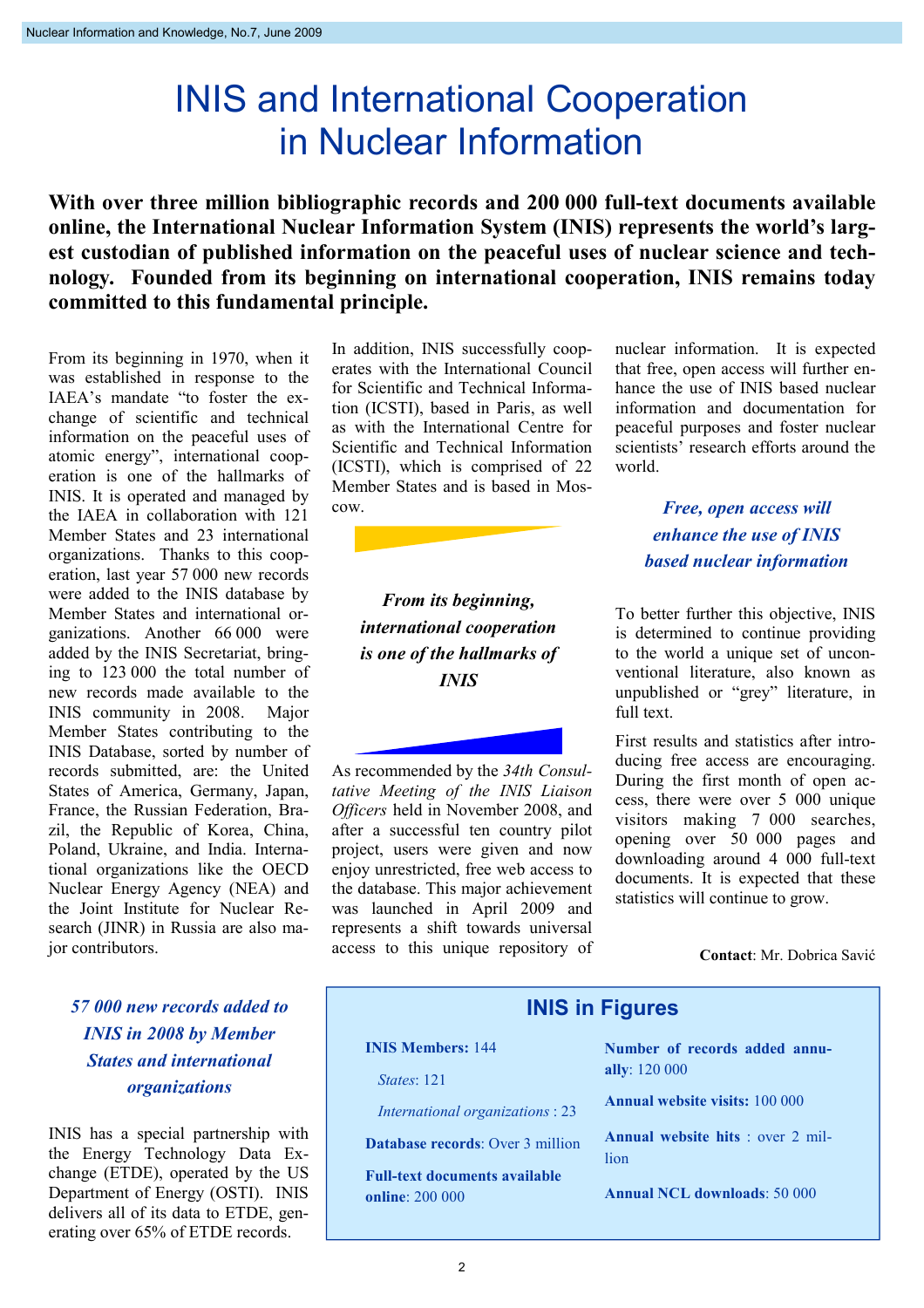# INLN: Facilitating Exchange and Building Partnerships

The International Nuclear Libraries Network (INLN) has grown from five members in 2005 to thirty participants in 2009.

Key success factors for a network are efficiency and effectiveness

What accounts for this increase in membership?

As in any other organization, key success factors for a net-

work are efficiency and effectiveness. A network is efficient if it achieves the desired outcome. It is effective if, while doing so, it affords greater inducements than it requires efforts from members.

#### Participation in the INLN offers substantial benefits

Pooling the collections of many institutions creates an information resource of a size that cannot be achieved in isolation and all partners reap a share of the value being constantly added to the information pool. Thus, responsiveness and flexibility in satisfying client needs is increased without creating additional costs to

the parent organization.

Such economic considerations are embedded in strong social relations: the INLN values its members for what they bring to the network, irrespective of institutional size or status. It is in this atmosphere of trust that information is exchanged freely, best practices are shared and policies and strategies are established.

Ultimately, the INLN acts as a facilitator of exchange, creating a setting in which relationships for the common good can be built.

#### Challenges ahead

Following its initial success, the INLN's upcoming challenge is to not loose momentum and to draw the roadmap for a nuclear information infrastructure.



Nuclear Information Infrastructure

sure the management, access, and security of information as well as the interoperability and openness of an efficient

information infrastructure, commonly accepted IT conventions and standards must be applied. These standards must be compatible with existing information technologies and flexible enough to meet future user needs at an affordable cost.



INLN representatives discussing web promotion tools (Photo: T. Kalapurackal/IAEA)

#### Numerous Functions

Responsiveness and flexibility in satisfying client needs is increased without additional costs

In the digital world, search technologies such as taxonomy and ontology are needed. And user expectations are high: Web-related functions such as integration of research and retrieval techniques across information repositories, data mining and analysis tools to discover new knowledge, tools for visualizing complex datasets and the re-use of data and automated metadata extraction play an increasingly important role.

#### Inclusive content

The entire range of information needed to acquire a comprehensive understanding of the obligations and commitments involved in the introduction, operation, and decommissioning of a nuclear power programme has to be covered. To this end, all types of information are needed: Current awareness and core literature, international standards and patents, government legislation and regulations, best practice guidelines and all other forms of "grey" literature.

If IT is the foundation of the nuclear information infrastructure and functions and content act as the pillars, then services are the roof that binds everything together: Providing access to trusted information sources and preserving this information for future generations.

#### The key question is: Who can provide this information?

There are three options: A distributed network of trusted data repositories, a centralized repository or a third party provider. In all three cases, ownership and access have to be clearly defined.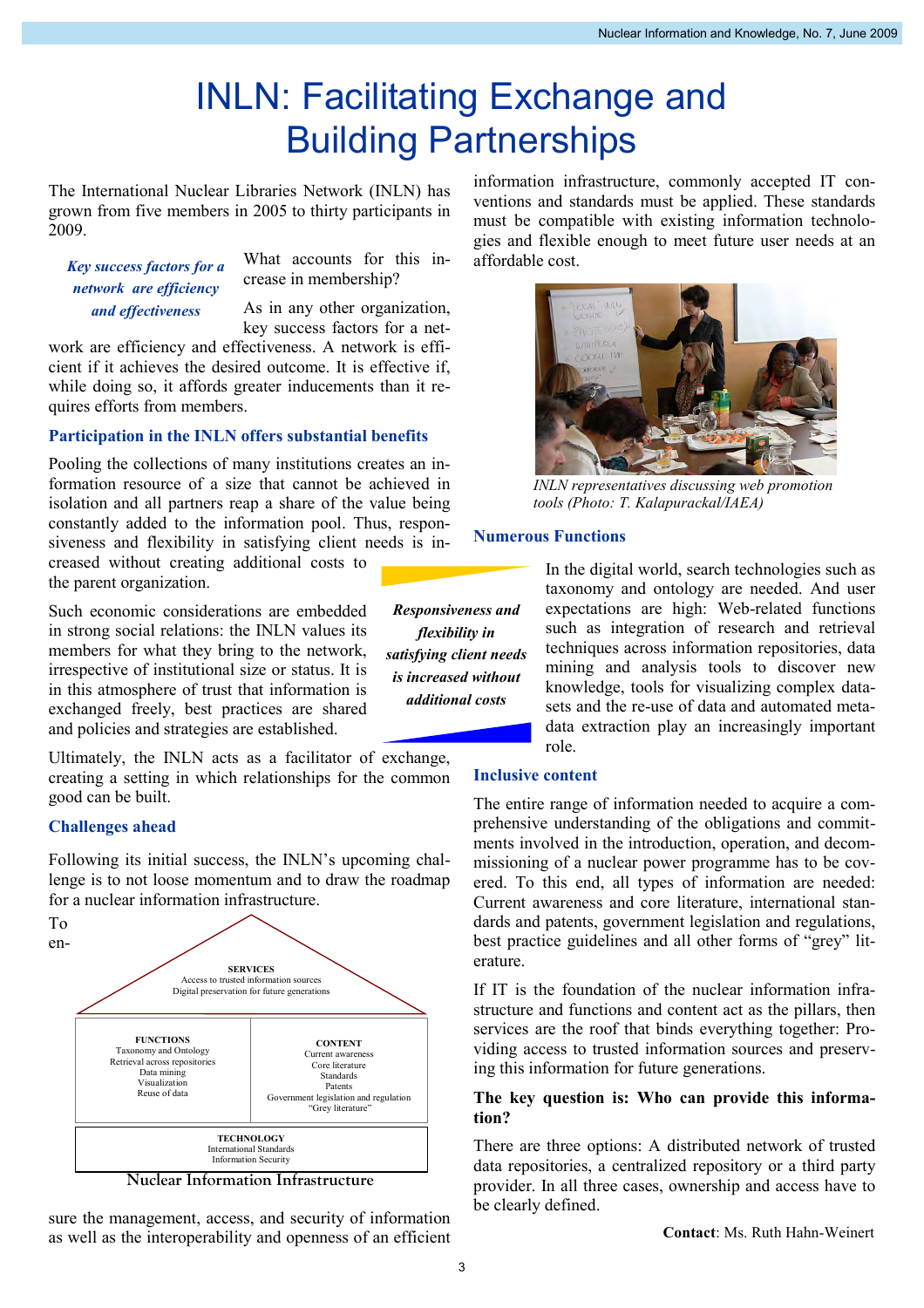# News from INIS & NKM

### One Day National Seminar Promotes Easy Access to Nuclear Information in Uzbekistan

Participants in the National INIS Seminar in Uzbekistan were encouraged to make use of the vast, readily accessible pool of nuclear information offered by INIS. Interest among attendees was high in accessing INIS information resources, as well as contributing to them.

 The one day Seminar, held on 25 March 2009, was hosted by the Tashkent Institute of Postgraduate Medical Education, in cooperation with the Institute of Nuclear Physics, as part of the IAEA Technical Cooperation project Upgrading the National INIS Centre of Uzbekistan.

Ms. Taghrid Atieh, Leader of the Capacity Building and Liaison Group at the INIS & NKM Section, presented INIS, its benefits and demonstrated the features of the INIS Online Database. She promoted the benefits of establishing the national nuclear in-

formation network, encouraging participants to take advantage of the services offered by the national INIS centre at the Institute of Nuclear Physics. Ms. Atieh also highlighted the upcoming free access to the INIS online database and the advantages of contributing to the national nuclear database.

Other IAEA scientific and technical information resources, and the advantages offered by NUCLEUS, the IAEA's gateway to technical, scientific and regulatory information resources were also presented.

Ms. Makhtuba Kadirova, the national INIS Liaison Officer, along with other staff promoted the services offered by the National INIS Center of Uzbekistan and presented

> project achievements. Preparation efforts to actively participate in the International Nuclear Library Network (INLN) were also presented.

 The Seminar was opened by Prof. Umar Salikhbaev (Director, Institute of Nuclear Physics), Prof. Damir Zaredinov (Chief Radiologist, Ministry of Health), Prof. Victoria Garib (Vice-Rector for International Collaboration, Head of Immunology Department, Tashkent Institute of Post-Graduate Medical Education) and Dr. Nadira Muratova, (Senior lecturer, Department

of Innovative Technologies and Financial management, Assistant of Rector, Tashkent Institute of Post-Graduate Medical Education).

Over 40 participants attended the Seminar from 20 institutions covering different fields of activities; medical, mining, agriculture, geology, and fundamental sciences.

Contact: Ms. Taghrid Atieh

### Free Online Access to INIS

We are pleased to announce that on 3 April 2009, access to the INIS database was opened to all Internet users around the world. Free, open and unrestricted access is available from the INIS Homepage, or directly from the following link: http://inisdb2.iaea.org/

This initiative provides easy access to reliable nuclear information on the peaceful uses of nuclear science and technology, including nonconventional literature, and makes nuclear knowledge readily available worldwide.

Established in 1970, INIS represents the world's largest database of scientific and technical literature on a wide range of subjects from nuclear engineering, safeguards and non-proliferation to applications in agriculture, health and industry.



Screenshot of the INIS online database

Currently, the INIS Database contains over 3 million bibliographic records and almost 200 000 full-text nonconventional documents, consisting of scientific and technical reports and other non copyrighted information.



Uzbekistan (Photo: Uzbekistan INIS Centre)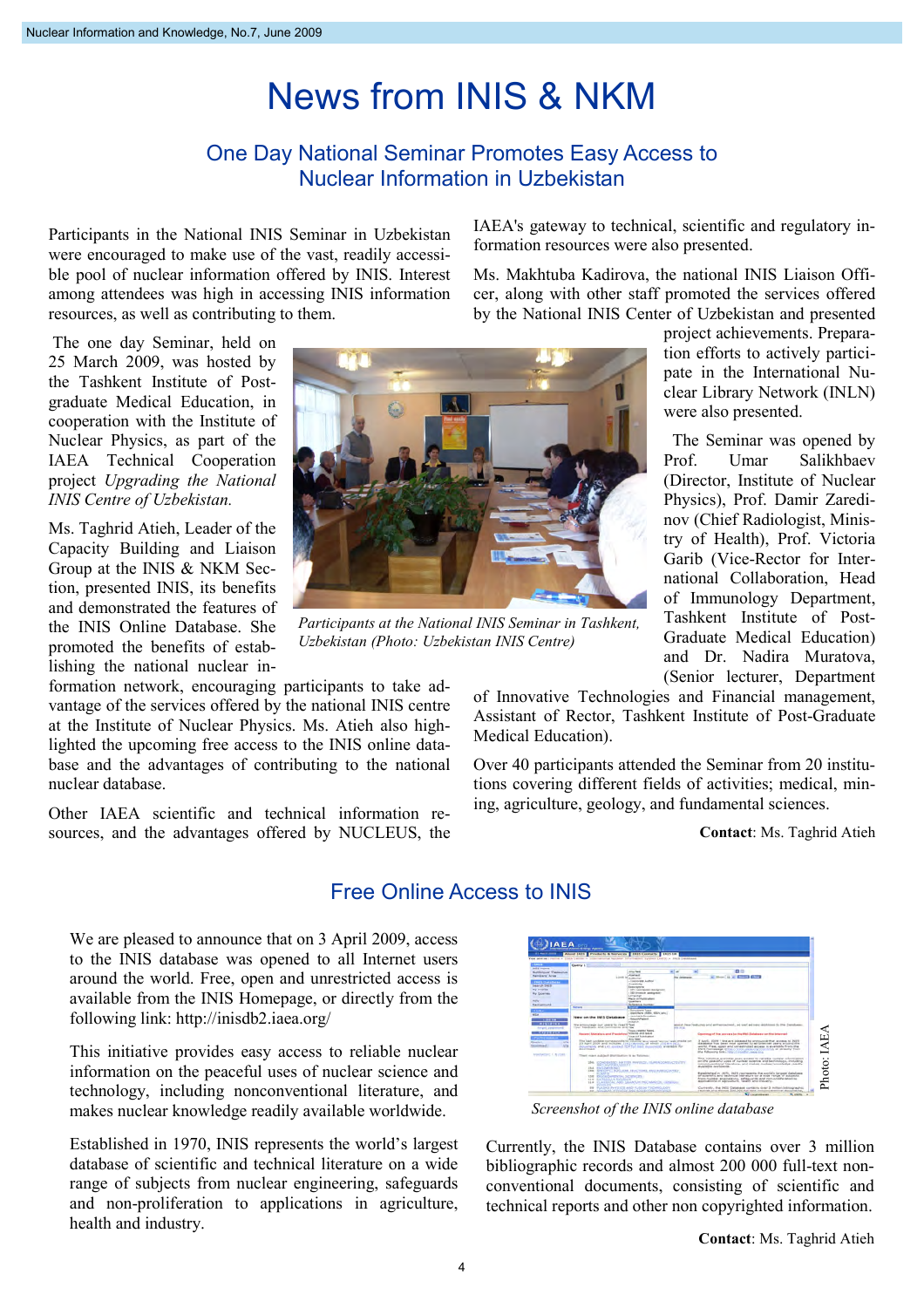# Upcoming Event: INIS Training Seminar 2009

The INIS Secretariat will conduct an INIS Training Seminar from 23 to 27 November 2009 at the IAEA Headquarters in Vienna, Austria. The Seminar is addressed to staff at the national INIS centres who are actively involved in all aspects of INIS operations.

The Seminar will focus on INIS input preparation, utilization of INIS products and services and on promoting the system. It will provide advanced training and is therefore not targeted to beginners.

Contact: Ms. Taghrid Atieh

## Practical Arrangements on ANENT signed between the IAEA and KAERI



Deputy Director General in the Department of Nuclear Energy, Yury Sokolov (right), speaks with Myung Seung Yang, President of KAERI, after the signing ceremony (Photo: Dean Calma/IAEA)

On 3 April 2009, Mr. Sokolov, DDG-NE and Mr. Yang, President of the Korea Atomic Energy Research Institute (KAERI) signed an agreement to jointly maintain and operate the web system of the Asian Network for Education in Nuclear Technology (ANENT).

ANENT is a regional partnership for nuclear knowledge management and capacity building in the peaceful uses of nuclear science and technology in Asia and the Pacific region. Since it was established in 2004, among the current 16 member countries the Republic of Korea has played a leading role in developing the ANENT Web-portal and Cyber Platform for information exchange and distance learning (www.anentiaea.org). The signed agreement will enhance mutual cooperation and expand the access to ANENT's advanced distance learning portal to

include Latin American and African countries.

Contact: Ms. Keiko Hanamitsu

### Welcome Zimbabwe

Zimbabwe joined the International Nuclear Information System (INIS) in February 2009.

We are pleased to welcome Zimbabwe as the 120th INIS Member State.

The national INIS Centre for Zimbabwe is located within the Ministry of Energy and Power Development, in Harare.

Mr. L.S. Gamba has been appointed INIS Liaison Officer and Mr. Justice Chipuru has been appointed Alternate INIS Liaison Officer.

### Welcome Côte d'Ivoire

The Republic of Côte d'Ivoire joined the International Nuclear Information System (INIS) in May 2009.

We are pleased to welcome Côte d'Ivoire as the 121st INIS Member State, bringing the total number of INIS Members to 144

The national INIS Centre for Côte d'Ivoire is located within the Université d'Abidjan Cocody.

Dr Aka Antonin Koua has been appointed INIS Liaison Officer and Dr Tepko Paul-Amewe Dali has been appointed Alternate INIS Liaison Officer.